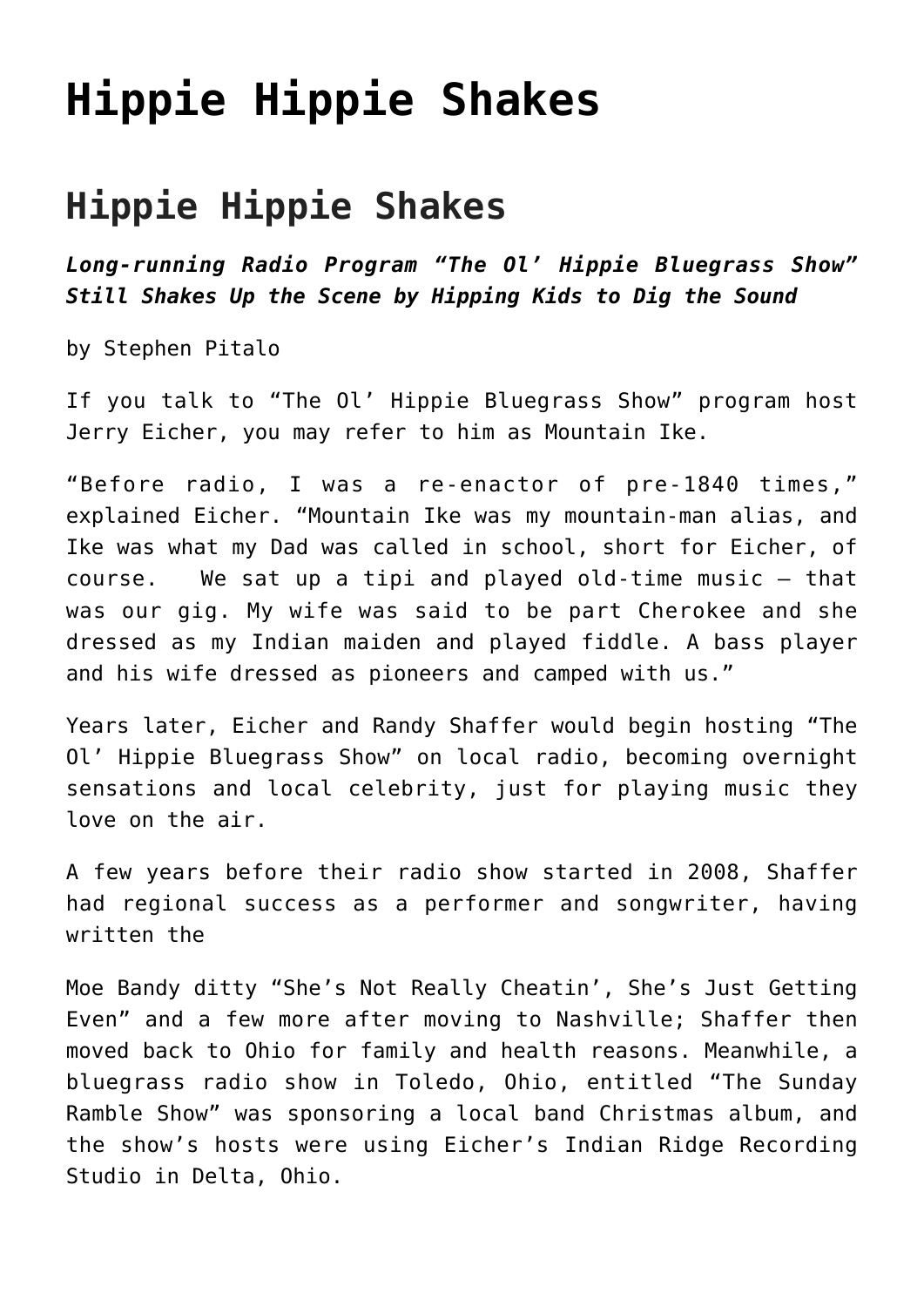"Randy came in to do one of his songs," Eicher recalled. "Randy and I hit it off well and started playing music together. Early in the summer of 2008, we stopped at an ice cream stand in White House, Ohio after playing a gig with my band, Hand Hewn String Band. We were discussing it and a couple of names came to mind — I said 'Hillbilly Bluegrass Show,' but Randy thought that was too common, I guess, and said, 'How about The Ol' Hippie Bluegrass Show?' We both thought that was pretty funny and cool since we grew up in that era of hippies and rock n roll."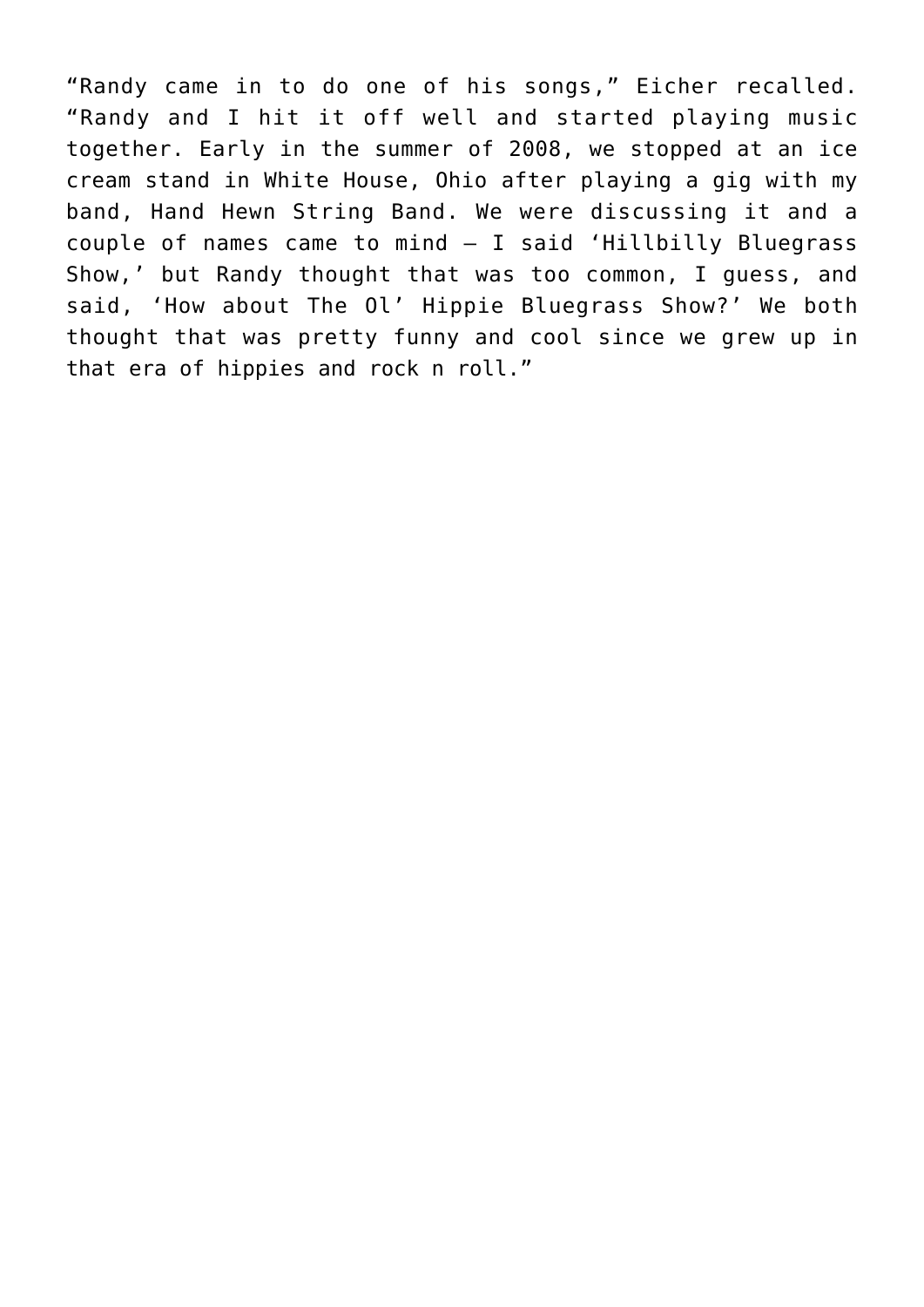

Eicher was worried it might be negatively received because of the hippie connotation but then received an enthusiastic thumbs-up to the title from former "Sunday Ramble" hosts (and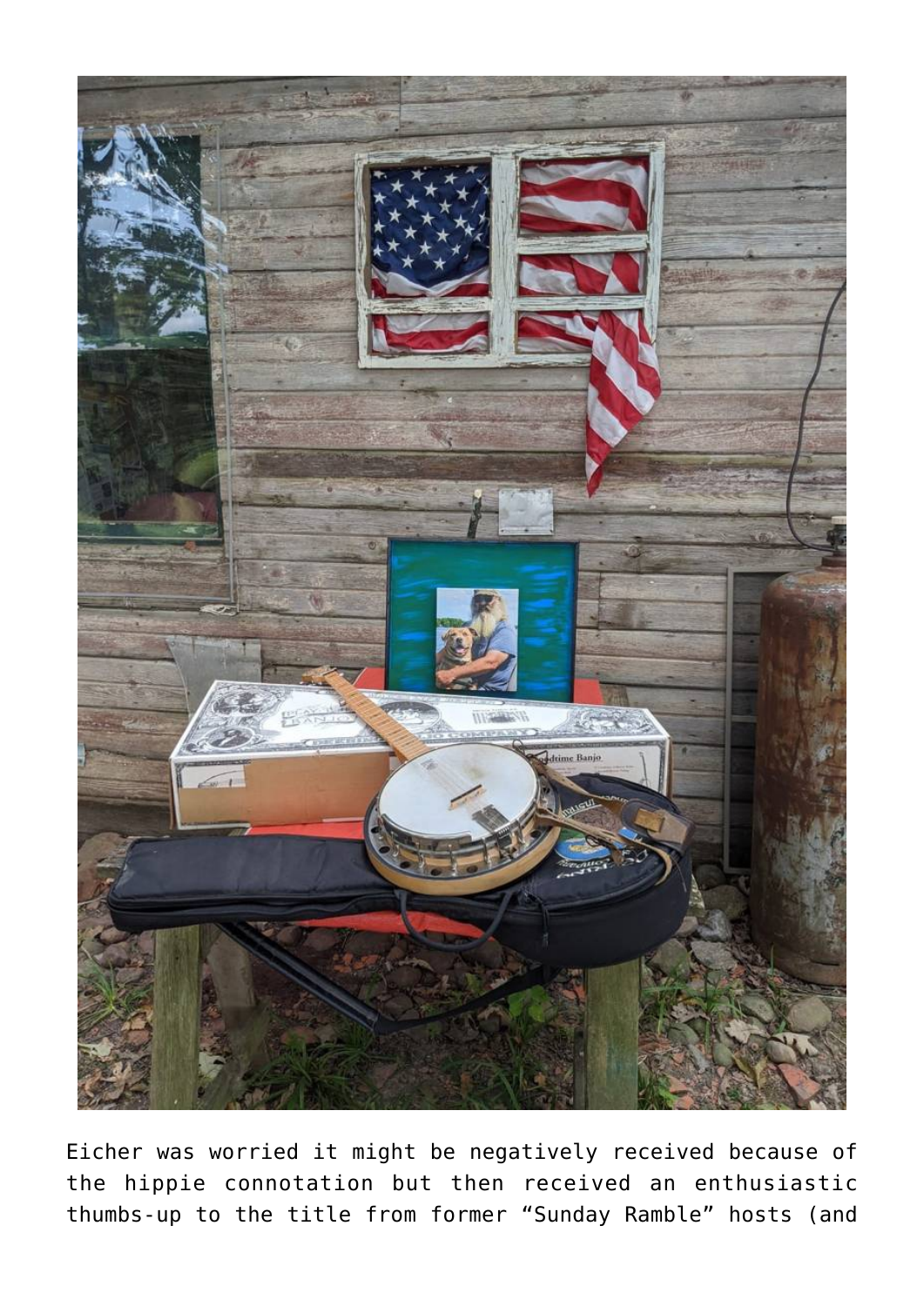good friends) Jim Van Deilen and JJ O'Shea. Eicher and Shaffer settled on the name and took their idea to Adrian, Michigan's 5000-watt station WQTE 95.3 FM, known locally as Q95.

"I lived west of Toledo about 30 miles, closer to Adrian. I had a fascination with having a late-night bluegrass radio show and we wanted to go on at midnight. They called a couple of days later and said we go on in two weeks, asking 'can you have a show together?' I scrambled to get my small collection of bluegrass music organized, and we started recording.

Their creation, "The Ol' Hippie Bluegrass Show," hit the airwaves on June 14th, 2008 at midnight on Saturday night — or is that Sunday morning?

*"That was our thing: Is it Saturday night or Sunday morning? We played it up!" laughed Eicher.*

The founder noted that it's hard to say why the show had a dramatic and immediate following, but Eicher believes that a void for Northwest Ohio bluegrass on the air was left when 'The Sunday Ramble Show' shut down.

"In southeast Michigan, 'The Arkansas Traveler Show' in Detroit had also ended so that left another void," Eicher said. "We could cover a lot of that area on Q95 out of Adrian, Michigan, being located between all of that. We were getting a great response from all the listeners.

"After a few months, the biggest complaint was we were on too late, so eventually after a year or so we moved up to 11 pm with the one-hour show, then 10 pm," Eicher laughed. "Now we're on for two hours at 8 pm locally."

Eicher said he doesn't have a favorite band, but his listeners sure do: The Steeldrivers.

"They have been a hit on the show since the beginning and still are today," Eicher said. "With our station being a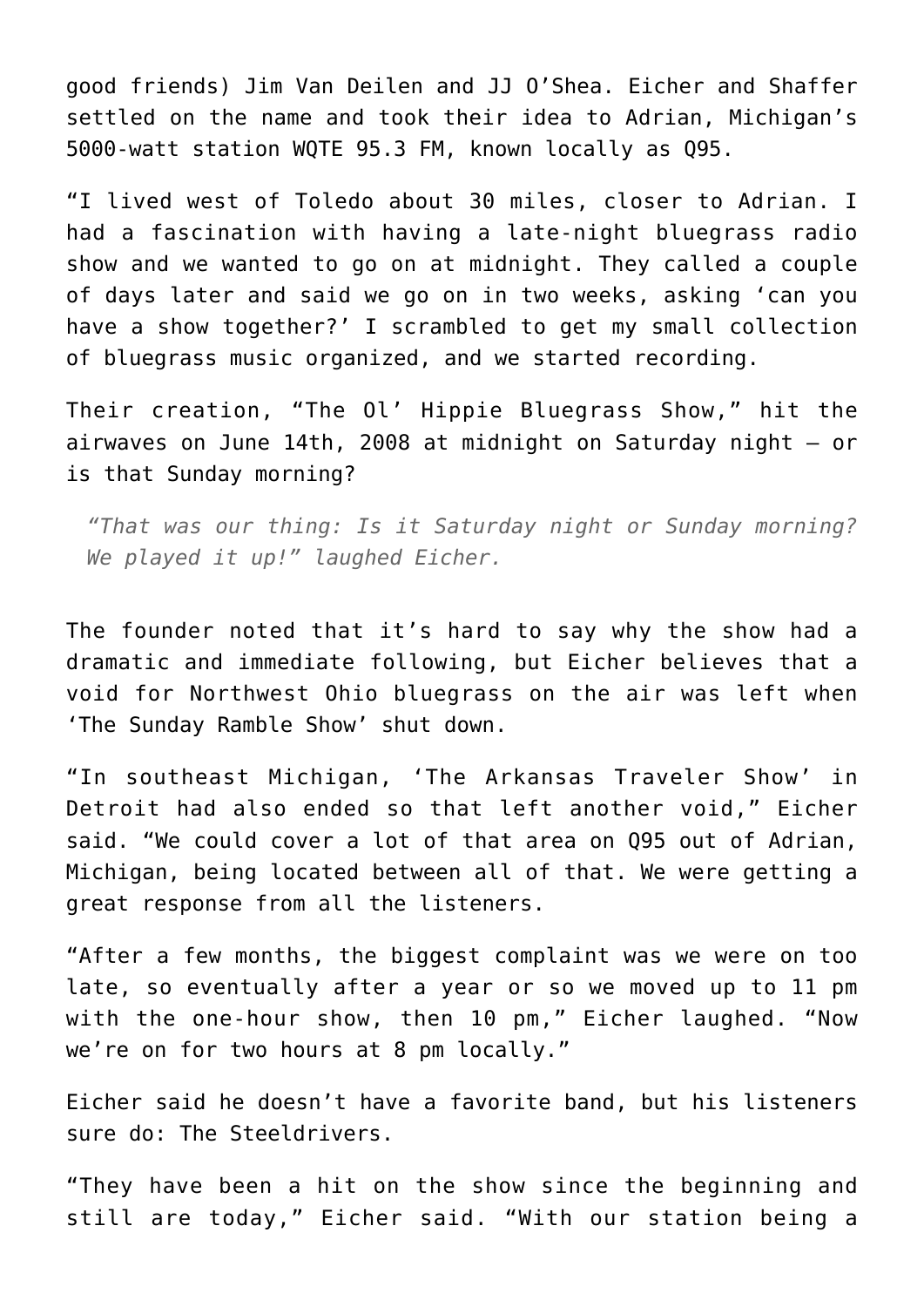northern country station, I thought the people would like the blues-grass sound, now I know they do. The

Steeldrivers sell-out shows around here, too, but there are more favorites of listeners, like Russell Moore, Steve Dilling, Becky Buller, Edgar Loudermilk, Old Crow Medicine Show. We even throw in Johnny Cash sometimes still – in the beginning, we played one of his songs every week! Being on a country station in the north I think it broke the bluegrass sound up so folks could get used to it. Also, Mountain Heart was a big one for us in the beginning."

WQTE did not stream their shows early on, but Eicher and Shaffer and wanted a broader audience, so Eicher built a website in 2010.

"It has gone through a couple of revampings now, so the early shows are not on the website anymore," he said, "but a lot of shows archived there still. Eventually, when I met up with the folks at the Bluegrass Museum in Kentucky, they were playing some bluegrass shows on their site and they picked us up. That was my first syndication. At that point, I was glad we recorded the shows at my studio instead of going in at midnight and doing them live on the air, which we could have done."

https://youtu.be/fxBetoTgzKo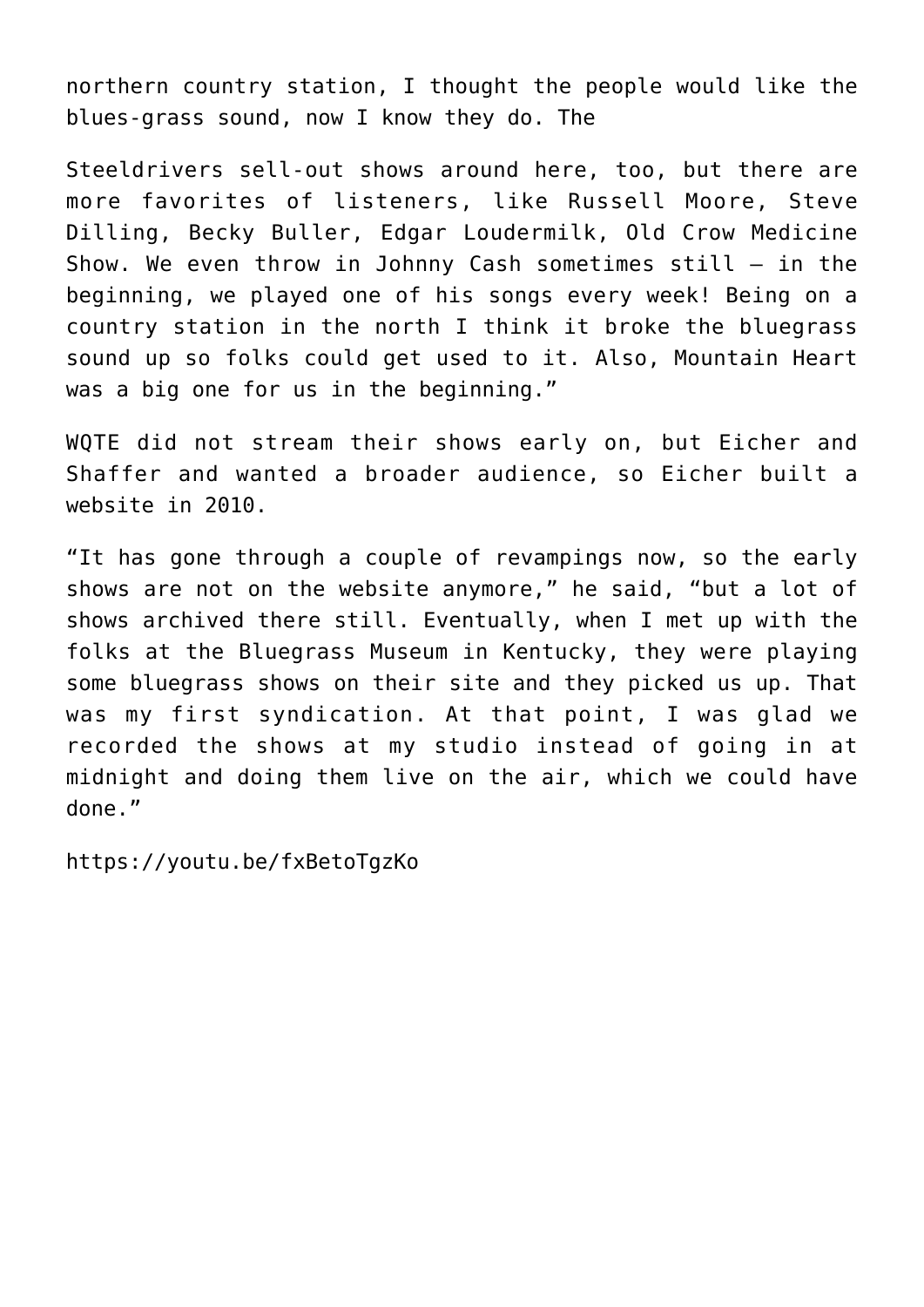





Eicher said the secret of the shows' longevity — more than 600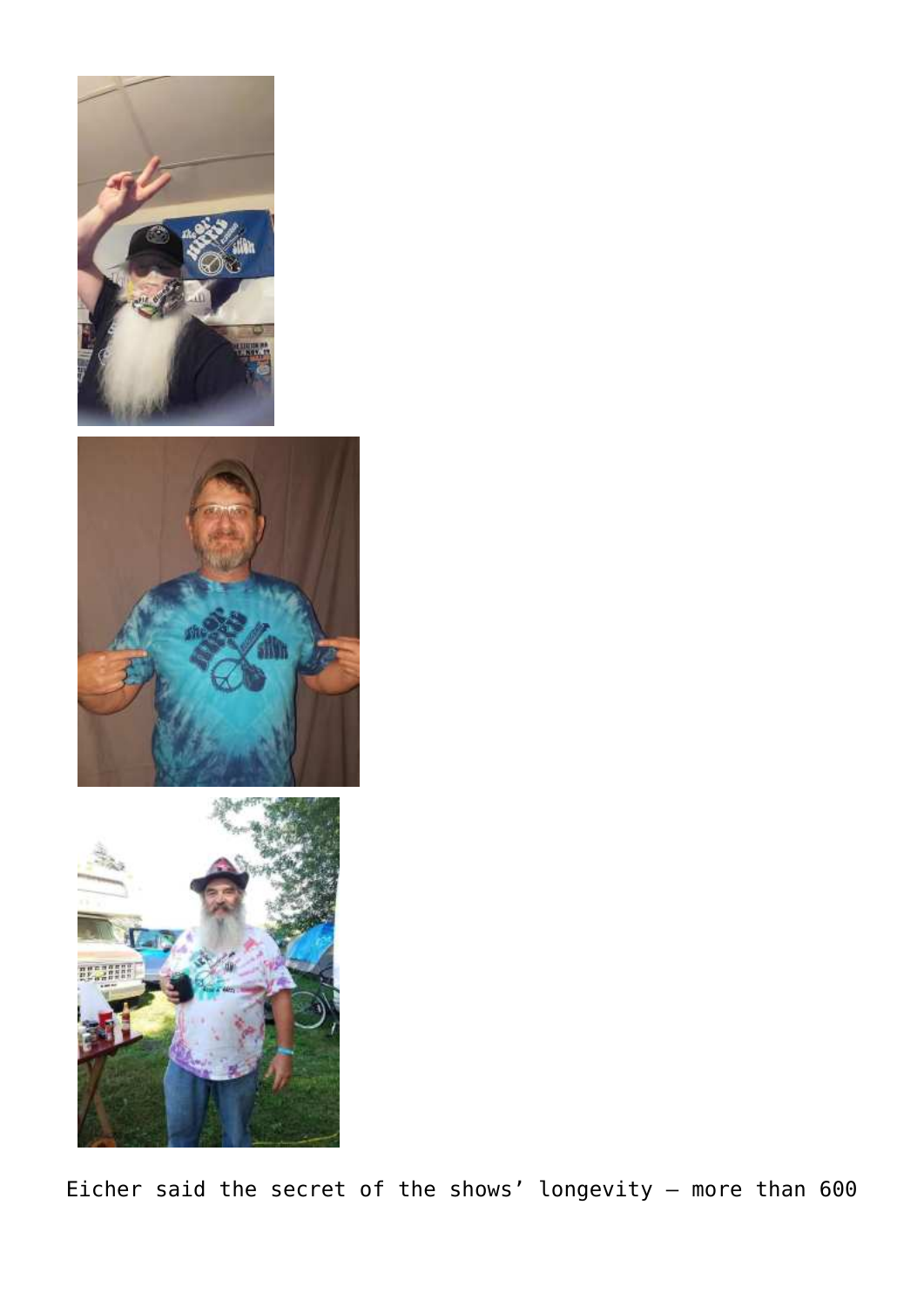shows as of October 2020  $-$  is the local love of bluegrass music, for starters.

"And then, you meet people in the city that recognize your voice at the cash registers of businesses, and they say things like, 'Aren't you Jerry Eicher? Don't ever stop playing that music! We love it!' The involvement of the bluegrass artists with their willingness to do interviews and promo liners helps a lot! The record companies jumping on board to keep me supplied with the latest music that the artists are coming out with keeps me on the cutting edge of the music too."

And even during the COVID era, Eicher said their ol' hippie mentality is helping calm the masses from their little corner of the bluegrass world.

*"It brings happiness to a lot of listeners — and me too!" Eicher said. "I think we need to keep some normality in the world and keep the peoples' music on the airwaves."*

## *THE BREWSKI BOMBERS – A Tale of Ol' Hippie Bluegrass Show Fans*

*"Early on, we had some listeners that had a place called 'Camp Wanna Be North' in the woods, referencing their want to live in the wilderness of the UP of Michigan. They would start partying on Saturday night at about 7 pm and listen to the show at midnight. There had been some problems at the station and on some nights the show would not come on at all because of being recorded and loaded in to play automatically – a programming problem. So, these guys got tired of it! They had been drinking all night and called the station drunk and left a nasty drunk message about bombing the place if they didn't get it right! When the morning came, they realized what they had done and called the station back and retracted their statements, saying it was just drunk talk, they wouldn't really do it. Henceforth, they were known as the Brewski Bombers! That following week when I went into the station, the programming director exclaimed, "You sure do have some*